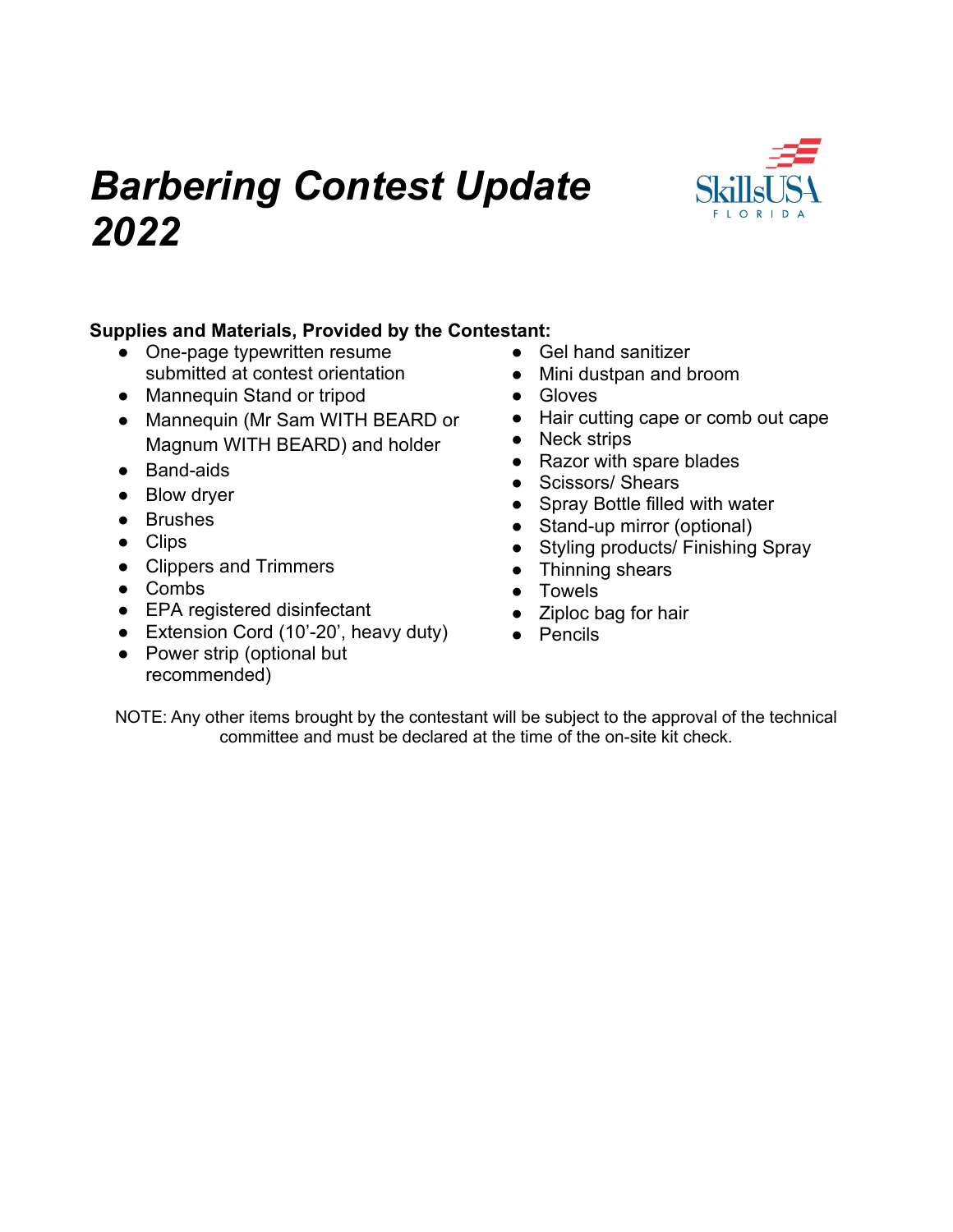## **Practical Problem**

Contestants will demonstrate their ability to perform skills from the following list of competencies as determined by the Florida SkillsUSA technical committee. Orientation will be given prior to the start of the competition.

- 1. CUTTING AND SHAPING HAIR
	- Must be able to duplicate/cut and a predetermined style.
	- Must be able to demonstrate or be tested on razor, clipper, and/or scissor techniques.
	- Must be able to demonstrate personal creativity through a beard design
- 2. WET OR BLOW-DRY STYLING
	- Must be able to demonstrate either a Blow-dry styling hair with a brush and fingers or place into a style reflecting the picture
- 3. COMMUNICATION SKILLS
	- Must be able to follow oral and written instructions and complete a written exam.

### **Contest Rules and Procedures:**

- Contestants will be asked to perform two haircuts on a mannequin, predetermined by the judges, and will demonstrate a creative beard design on a mannequin
- Pictures and/or technical drawings of various cuts will be provided to the contestants prior to the start of each cut.
- Scissors, razor, and thinning shears may be required to complete each haircut
- Blow dryers may be required to complete the blow styling
- Contestants must remain in the contest area until judging is complete
- Critiquing by the judges will be offered at the end of the contest
- The same mannequin will be used for both haircuts and beard design
- Contestants are expected to maintain a clean and organized workspace
- Contestants must follow sanitation and safety procedures throughout the contest
- Professional attitude and communication are expected throughout the contest
- Contestants should not wear any jewelry that could interfere with services
- Additional free-standing lighting or extension cords are not allowed by contestants
- Headlights for the head are allowed (if needed)
- No leveling devices or clipper guards can be used for the flat top cut
- No alterations to clippers or trimmers are allowed. This could be cause for dismal and disqualification from the contest
- Be aware of your personal hygiene and any strong perfumes or colognes
- Contestants are required to sweep and clean their hair and dispose in a Ziploc bag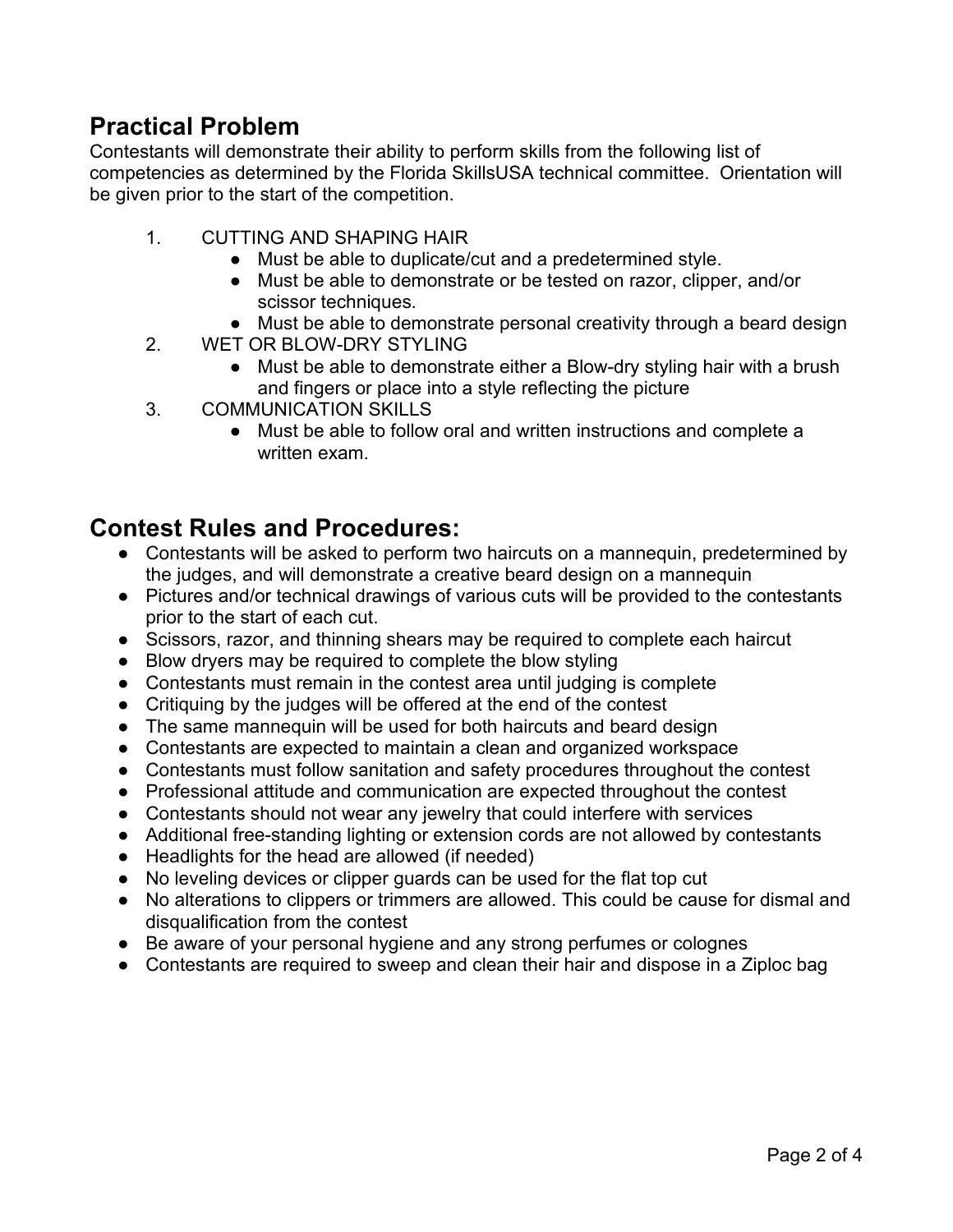## **SCOPE OF CONTEST:**

Contestants will demonstrate their ability to cut and style hair comparable to industry standards using the latest cutting and styling techniques. Competencies the technical committee will consider are:

- The cuts must be properly executed.
- The style must demonstrate originality.
- Neatness of cuts and style.
- 1. Duplicate a Men's Haircut and style that has been selected by the Technical Committee (45 minutes)
	- Duplicate the haircut using shears, thinning shears, texturizing shears, razor, trimmers, and/or clippers. Guards allowed.
	- Demonstrate blending, sectioning, lining and finishing.
	- Duplicate the length, design line and textured look of the selected cut
	- Duplicate the finished design using blow dryer or thermal tools such as curling iron, flat iron, etc., as needed.
	- Use appropriate styling products to duplicate the selected haircut
	- Duplicate the balance of form, control of texture and the control of the hair direction
	- Follow all safety and sanitation procedures and maintain a clean area at all times.
- 2. Men's Flat Top Cut: Execute a men's flat top haircut on manikin at a length selected by the Technical Committee (60 minutes)
	- Execute the haircut using shears, thinning shears, texturizing shears, razor and/or clipper and trimmers as needed. **NO GUARDS OR LEVELING DEVICES ALLOWED FOR THE FLATTOP CUT.**
	- Demonstrate the correct techniques for cutting a Flat Top
	- Demonstrate fading, blending, sectioning, lining and finishing
	- If needed, Contestant may apply styling aid to help Fine tune the flat top
	- Style using desired styling products to Complete style
	- Follow all safety and sanitation procedures and maintain a clean area at all times.
- 3. Demonstrate a freestyle creative beard design on a mannequin (45-minutes)
	- Identify the theme of the men's creative freestyle beard design.
	- Duplicate the haircut using shears, thinning shears, texturizing shears, razor, trimmers, and/or clippers. Guards allowed
	- Demonstrate fading, blending, sectioning, lining and finishing.
	- Create the finished design using blow dryer or thermal tools such as curling iron, flat iron, etc., as needed.
	- Use appropriate styling products to create the selected beard design
	- Demonstrate balance, proportion and form in the finished creative beard design
	- Show control of texture and control of hair direction in the finished design
	- Incorporate current trends in the beard design
	- Follow all safety and sanitation procedures and maintain a clean area at all times.